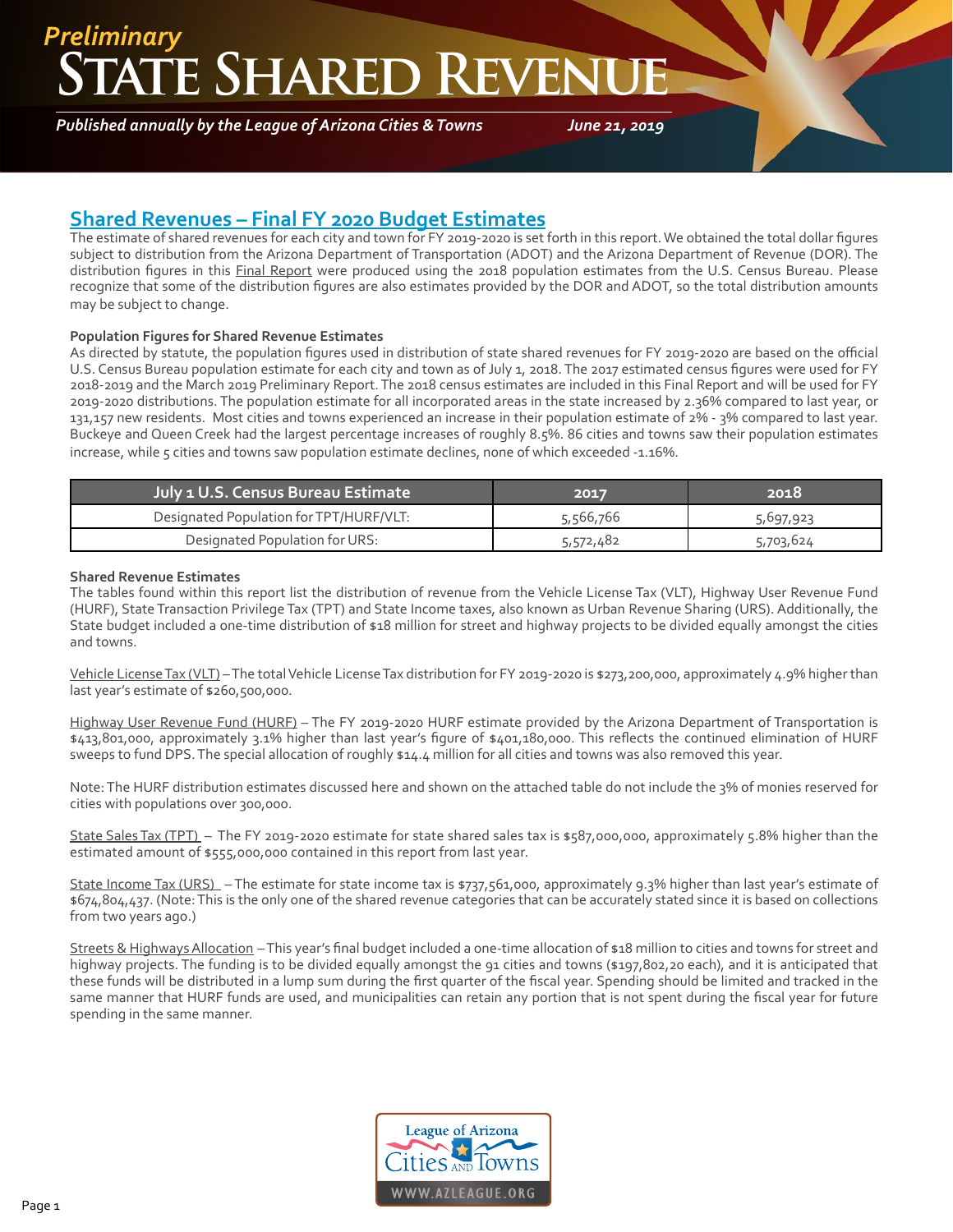## **TE SHARED REVEN** *Preliminary*

*Published annually by the League of Arizona Cities & Towns*

*June 21, 2019*

Specific Appropriations - This year's final budget also included several appropriations benefitting individual cities and towns to fund a specific project or infrastructure improvement. These amounts are not included in this report. Like the Streets & Highways Allocation, it is anticipated these funds will be disbursed directly to the receiving city or town in a lump sum during the first quarter of the fiscal year.

The total estimated shared revenues for distribution to cities and towns in the upcoming fiscal year from each of the sources based on current state law are as follows:

| Highway User Revenue\$413,801,000             |  |
|-----------------------------------------------|--|
| State Transaction Privilege Tax \$587,000,000 |  |
|                                               |  |
| Streets & Highways Allocation  \$18,000,000   |  |

Please recognize that there is always the possibility an unforeseen circumstance could significantly alter these shared revenue forecasts. If there are any noteworthy changes to any of these numbers, we will prepare and deliver revised estimates to you as quickly as possible. If you have any questions, please give us a call.

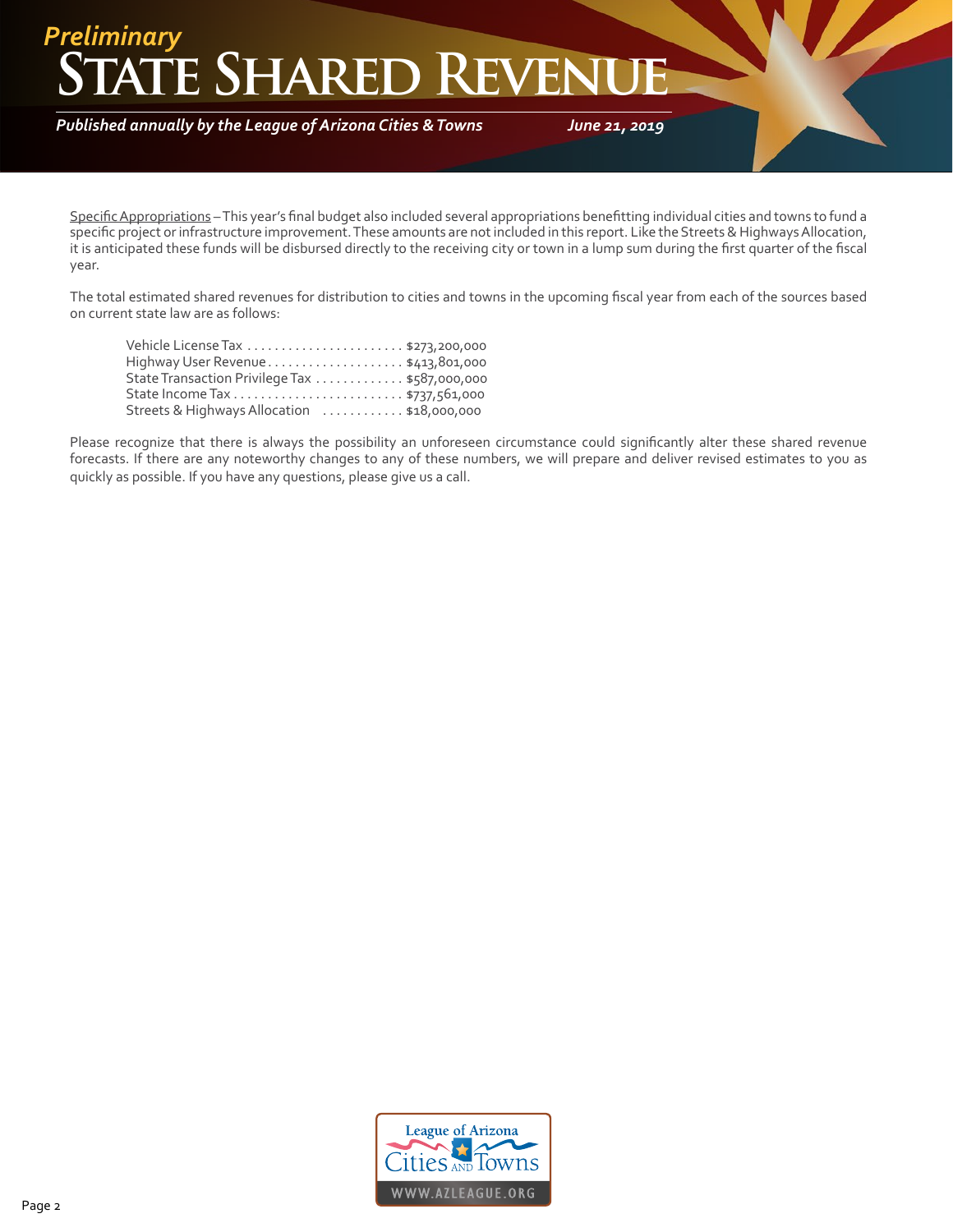## **State Shared Revenue** *Preliminary*

#### *Published annually by the League of Arizona Cities & Towns*

*June 21, 2019*

| <b>CITY/TOWN</b>       | 2018 Population | <b>VLT</b>   | <b>HURF</b>  | <b>SALES TAX</b> | <b>INCOME TAX</b> | <b>STREETS &amp;</b><br><b>HIGHWAYS</b> |
|------------------------|-----------------|--------------|--------------|------------------|-------------------|-----------------------------------------|
| <b>APACHE JUNCTION</b> | 41,739          | \$2,581,174  | \$3,204,677  | \$4,299,952      | \$5,397,456       | \$197,802                               |
| <b>AVONDALE</b>        | 85,835          | \$3,825,909  | \$5,682,631  | \$8,842,721      | \$11,099,706      | \$197,802                               |
| <b>BENSON</b>          | 4,873           | \$279,663    | \$405,865    | \$502,016        | \$630,149         | \$197,802                               |
| <b>BISBEE</b>          | 5,209           | \$298,947    | \$433,849    | \$536,631        | \$673,599         | \$197,802                               |
| <b>BUCKEYE</b>         | 74,370          | \$3,314,881  | \$4,923,600  | \$7,661,597      | \$9,617,116       | \$197,802                               |
| <b>BULLHEAD CITY</b>   | 40,421          | \$2,774,827  | \$3,988,366  | \$4,164,171      | \$5,227,019       | \$197,802                               |
| <b>CAMP VERDE</b>      | 11,239          | \$813,781    | \$950,325    | \$1,157,842      | \$1,453,365       | \$197,802                               |
| CAREFREE               | 3,876           | \$172,764    | \$256,607    | \$399,306        | \$501,223         | \$197,802                               |
| <b>CASA GRANDE</b>     | 57,232          | \$3,539,274  | \$4,394,213  | \$5,896,040      | \$7,400,925       | \$197,802                               |
| <b>CAVE CREEK</b>      | 5,760           | \$256,740    | \$381,336    | \$593,395        | \$744,851         | \$197,802                               |
| CHANDLER               | 257,165         | \$11,462,572 | \$17,025,382 | \$26,493,137     | \$33,255,151      | \$197,802                               |
| <b>CHINO VALLEY</b>    | 12,003          | \$869,100    | \$1,014,926  | \$1,236,549      | \$1,552,161       | \$197,802                               |
| CLARKDALE              | 4,393           | \$318,084    | \$371,455    | \$452,567        | \$568,078         | \$197,802                               |
| <b>CLIFTON</b>         | 3,700           | \$363,442    | \$440,263    | \$381,174        | \$478,463         | \$197,802                               |
| <b>COLORADO CITY</b>   | 4,857           | \$333,424    | \$479,243    | \$500,368        | \$628,080         | \$197,802                               |
| <b>COOLIDGE</b>        | 12,993          | \$803,498    | \$997,589    | \$1,338,539      | \$1,680,183       | \$197,802                               |
| COTTONWOOD             | 12,199          | \$883,292    | \$1,031,499  | \$1,256,741      | \$1,577,507       | \$197,802                               |
| DEWEY-HUMBOLDT         | 4,106           | \$297,303    | \$347,187    | \$423,000        | \$530,965         | \$197,802                               |
| <b>DOUGLAS</b>         | 15,978          | \$916,984    | \$1,330,782  | \$1,646,053      | \$2,066,186       | \$197,802                               |
| <b>DUNCAN</b>          | 789             | \$77,502     | \$93,883     | \$81,283         | \$193,972         | \$197,802                               |
| EAGAR                  | 4,899           | \$357,105    | \$1,113,538  | \$504,695        | \$633,511         | \$197,802                               |
| <b>EL MIRAGE</b>       | 35,670          | \$1,589,913  | \$2,361,501  | \$3,674,723      | \$4,612,646       | \$197,802                               |
| <b>ELOY</b>            | 19,391          | \$1,199,155  | \$1,488,821  | \$1,997,661      | \$2,507,536       | \$197,802                               |
| <b>FLAGSTAFF</b>       | 73,964          | \$3,832,719  | \$8,646,453  | \$7,619,771      | \$9,564,614       | \$197,802                               |
| <b>FLORENCE</b>        | 26,419          | \$1,633,773  | \$2,028,423  | \$2,721,685      | \$3,416,358       | \$197,802                               |
| <b>FOUNTAIN HILLS</b>  | 24,987          | \$1,113,741  | \$1,654,242  | \$2,574,161      | \$3,231,180       | \$197,802                               |
| <b>FREDONIA</b>        | 1,300           | \$67,364     | \$151,971    | \$133,926        | \$193,972         | \$197,802                               |
| <b>GILA BEND</b>       | 2,094           | \$93,336     | \$138,631    | \$215,724        | \$270,784         | \$197,802                               |
| <b>GILBERT</b>         | 248,279         | \$11,066,498 | \$16,437,093 | \$25,577,701     | \$32,106,062      | \$197,802                               |
| <b>GLENDALE</b>        | 250,702         | \$11,174,498 | \$16,597,505 | \$25,827,319     | \$32,419,391      | \$197,802                               |
| <b>GLOBE</b>           | 7,346           | \$549,919    | \$826,163    | \$756,785        | \$949,944         | \$197,802                               |
| <b>GOODYEAR</b>        | 82,835          | \$3,692,190  | \$5,484,018  | \$8,533,661      | \$10,711,762      | \$197,802                               |
| <b>GUADALUPE</b>       | 6,597           | \$294,047    | \$436,749    | \$679,623        | \$853,087         | \$197,802                               |
| <b>HAYDEN</b>          | 633             | \$47,386     | \$71,190     | \$65,212         | \$193,972         | \$197,802                               |
| <b>HOLBROOK</b>        | 5,093           | \$360,791    | \$747,116    | \$524,681        | \$658,598         | \$197,802                               |
| <b>HUACHUCA CITY</b>   | 1,738           | \$99,745     | \$144,755    | \$179,049        | \$224,749         | \$197,802                               |
| <b>JEROME</b>          | 457             | \$33,090     | \$38,642     | \$47,080         | \$193,972         | \$197,802                               |
| <b>KEARNY</b>          | 2,145           | \$132,649    | \$164,691    | \$220,978        | \$277,379         | \$197,802                               |
| <b>KINGMAN</b>         | 30,314          | \$2,081,000  | \$2,991,102  | \$3,122,948      | \$3,920,038       | \$197,802                               |
| LAKE HAVASU CITY       | 55,090          | \$3,781,826  | \$5,435,766  | \$5,675,372      | \$7,123,933       | \$197,802                               |
| LITCHFIELD PARK        | 6,310           | \$281,255    | \$417,748    | \$650,056        | \$815,974         | \$197,802                               |
| <b>MAMMOTH</b>         | 1,650           | \$102,037    | \$126,685    | \$169,983        | \$213,369         | \$197,802                               |
| MARANA                 | 47,007          | \$2,263,480  | \$3,735,318  | \$4,842,661      | \$6,078,684       | \$197,802                               |
| <b>MARICOPA</b>        | 50,024          | \$3,093,525  | \$3,840,790  | \$5,153,472      | \$6,468,826       | \$197,802                               |
| MESA                   | 508,958         | \$22,685,699 | \$33,695,116 | \$52,432,851     | \$65,815,624      | \$197,802                               |
| MIAMI                  | 1,774           | \$132,801    | \$199,512    | \$182,757        | \$229,404         | \$197,802                               |